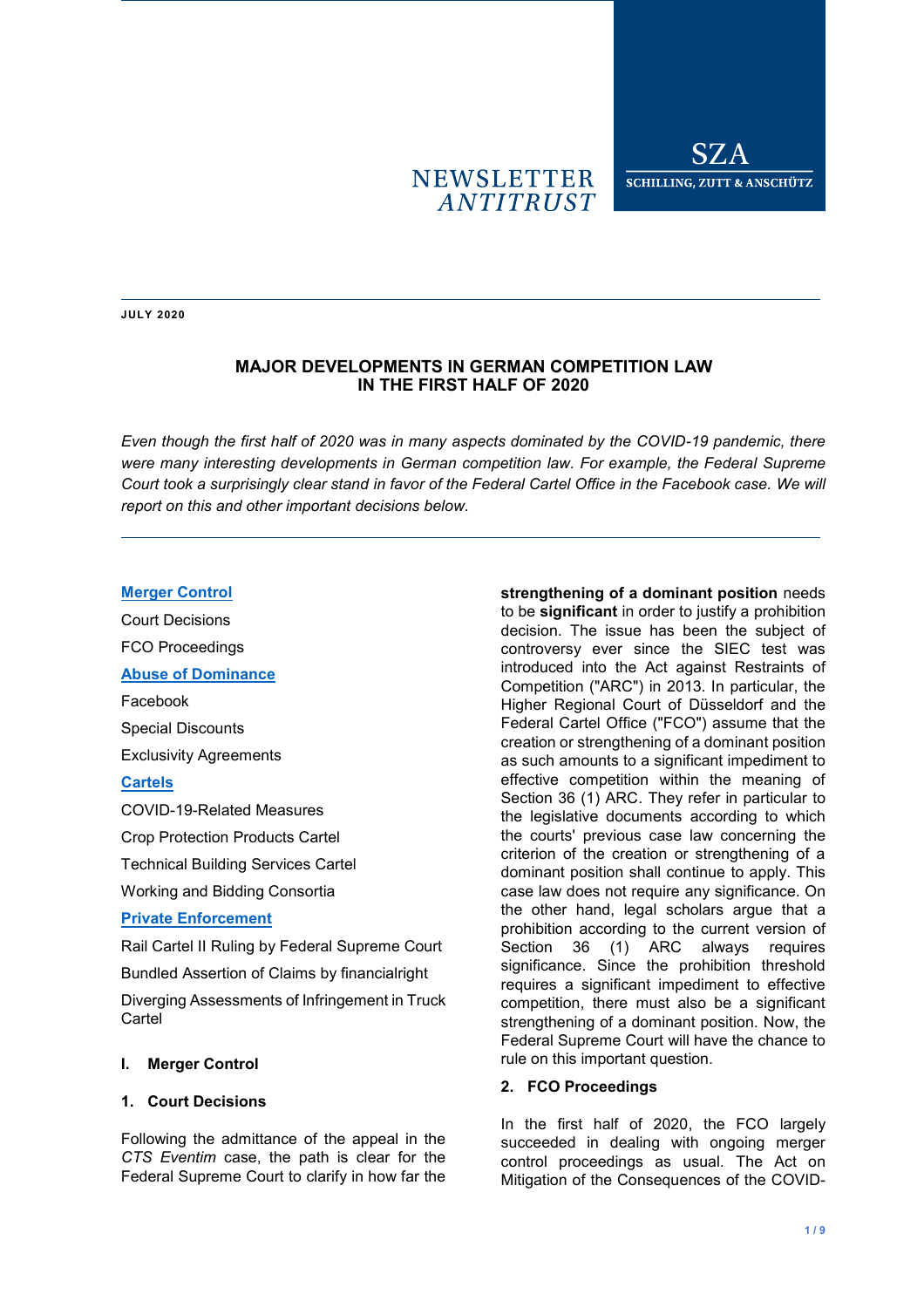# **NEWSLETTER ANTITRUST**

19 Pandemic in Competition Law of 25 May 2020 extended the review periods for mergers notified between 1 March and 31 May 2020 by one month for the first phase and by two months for the second phase. However, the FCO only made sporadic use of the extended deadlines; the vast majority of projects were cleared in the first phase after (significantly) less than one month.

In the first half of 2020, the FCO closed three **in-depth investigations**. It approved one concentration without and one with ancillary provisions; one application was withdrawn by the notifying parties:

 In April 2020, the FCO unconditionally cleared the acquisition of **Vossloh's shunting locomotive division** by the **Chinese CRRC Zhuzhou Locomotives**, which had already been notified in September 2019. In order to be able to reflect the expected fluctuation of market shares over a forecast period of five to ten years, the FCO had examined a set of several conceivable scenarios of market developments. In the end, the FCO did not find evidence that the deal would significantly impede effective competition. The main reasons for this were the declining competitiveness of Vossloh locomotives, the low presence of CRRC in the European market for shunting locomotives, and the market entry of established rail technology manufacturers such as Alstom, Stadler and Toshiba with innovative drive technologies.

In the course of its review, the FCO also paid close attention to possible effects of a major European supplier being taken over by a state-owned Chinese company (CRRC is a subsidiary of the state-owned China Railway Rolling Stock Corporation). Considerations regarding potential Chinese subsidies, the technological and financial resources of the parent company, and the strategic advantages resulting from other state-owned shareholdings played a role in the competitive assessment. Other market participants had particularly expressed concerns about possible low-price and dumping strategies. However, the review revealed the limits of assessing the specific concerns regarding take-overs by statesubsidized or state-owned companies under merger control rules. The EU Commission is now trying to close this regulatory gap with its White Paper on competition-distorting subsidies from third countries published in June 2020.

- In March 2020, the FCO approved the acquisition of the 53 German **Cinestar cinemas** by the **Vue Group** subject to conditions. The Vue Group previously operated 31 cinemas in Germany, most of them under the CinemaxX brand. With regard to some of the regionally defined cinema markets, the FCO had doubts as to whether cinemagoers would still have sufficient alternative options posttransaction. The parties to the merger therefore undertook to sell a total of six cinemas. On the demand side, i.e. in relation to the film distributors, the FCO did not have serious competitive concerns. Even though the merger created the leading cinema operator in Germany, the FCO considered the high degree of concentration on the supply side sufficient to counterbalance the combined entity's buyer power.
- **Edgewell Personal Care Company** and **Harry's Inc**. abandoned their transaction in February 2020. Following a detailed investigation the FCO had come to the preliminary conclusion that the conditions for a prohibition were met on the German market. Due to "significantly" different market characteristics (such as distribution channels, availability and prices), the FCO had assumed a separate product market for wet razors sold under private labels. Interestingly, the FCO came to the preliminary conclusion that the merger would significantly impede effective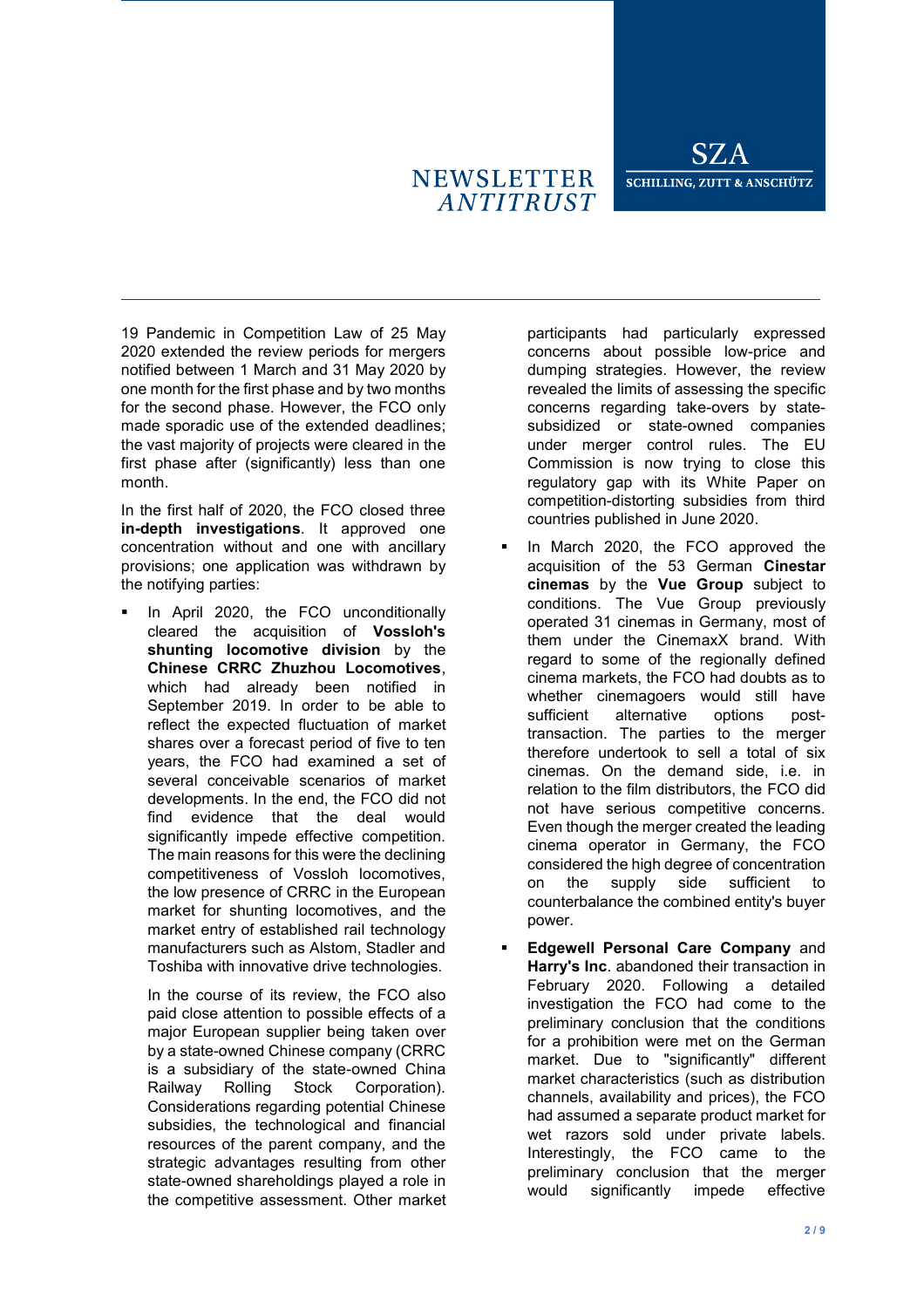# **NEWSLETTER ANTITRUST**

competition not only based on unilateral effects but also through coordinated effects.

In addition, the reporting period saw a series of noteworthy **approvals in the first phase**:

- With regard to market definition, the FCO continued its practice of leaving open, whenever possible, the question of whether **brick and mortar and online outlets** belong to one and the same product market. In the case of the takeover of *Mayersche Buchhandlungen* by *Thalia*, the FCO at least expressly stated that, although there were some indications that the markets were not fully interchangeable, there was strong substitution between online and mailorder business on the one hand and stationary bookstores on the other. In the *Signa/SportScheck* proceedings, the FCO also diagnosed substantial competitive pressure from online retailers in the retail trade with sports and outdoor articles.
- Unlike in the case of wet razors, the FCO left open, whether **private labels and branded products** belong to the same product market when it comes to nutnougat-spreads. The merger of the *Krüger Group* with the *Peeters Group* to form by far the largest German contract manufacturer for nut-nougat-spreads did not raise any serious concerns. The main reasons were the overarching importance of the "Nutella" brand, which also limits the ability to set prices for private labels, and the supply-side flexibility of other manufacturers.
- In a case report on the acquisition of *Honey Science Corp.* by *Paypal* in 2019, which was published in 2020, the FCO took a closer look at the **transaction value threshold** of Section 35 (1a) ARC. According to the FCO, this was a textbook example where the competitive and economic potential of the target company was not (yet) reflected by domestic sales. At the same time, a considerable number of domestic

consumers used the target's free internetbased services. In this context, the FCO pointed out, *inter alia*, that although Honey Science Corp. had hardly actively developed its German business so far, it had the necessary financial resources to quickly roll out its transaction platform in Germany, especially since the business model was influenced to a considerable extent by indirect network effects on both sides of the two-sided market.

 Finally, the FCO approved a number of **hospital mergers** during the review period. Among them the acquisition of *Rhön-Klinikum AG* by *Asklepios* and a further acquisition by the Fresenius Group's *Helios*, the largest private hospital operator in Germany. Despite the ongoing consolidation, the FCO prohibited just very few hospital mergers in recent years. More precisely, only seven out of 323 hospital mergers examined since 2003 were blocked. It remains to be seen what degree of concentration the hospital landscape will reach before this practice changes. At least health care experts seemed to agree that the high number of intensive care beds possibly called into question by a continuing consolidation - is an important factor in the so far successful German response to the COVID-19 pandemic.

### <span id="page-2-0"></span>**II. Abuse of Dominance**

### **1. Facebook**

In February 2019, the FCO prohibited Facebook under the general clause of Section 19 (1) ARC to use conditions which made the use of its social network dependent on the extensive collection and processing of user data by Facebook (see our [Newsletter 1/2019\)](https://www.sza.de/en/current/client-information/client-information-details/news/major-developments-in-german-competition-law-in-january-july-2019/). With regard to the abusiveness of the **terms and conditions** used by Facebook, the FCO had primarily taken into account a violation of the principles of the GDPR based on market power.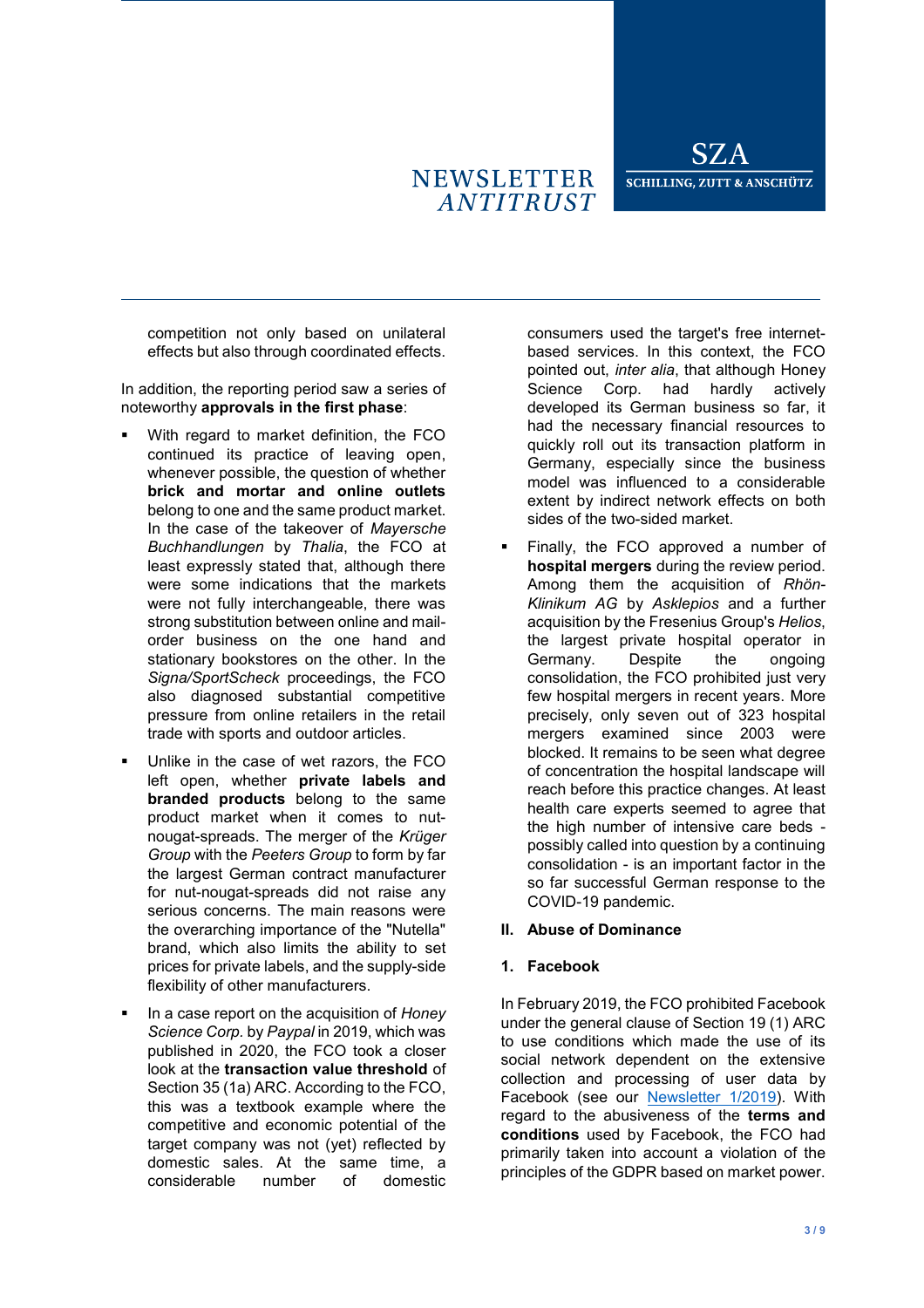# **NEWSLETTER ANTITRUST**

In August 2019, in a much-discussed decision the Higher Regional Court of Düsseldorf ordered the **suspensive effect** of the complaint filed by Facebook against the FCO's decision. The court had serious doubts as to the existence of an exploitative or exclusionary abuse (see our [Newsletter 2/2019\)](https://www.sza.de/en/current/client-information/client-information-details/news/major-developments-in-german-competition-law-in-july-december-2019/).

In an equally spectacular decision of 23 June 2020, the Federal Supreme Court overturned the decision of the Higher Regional Court of Düsseldorf and rejected Facebooks' request to order the suspensive effect. In the Federal Supreme Court's view, there is no serious doubt that the terms and conditions contested by the FCO are abusive. Contrary to the Higher Regional Court of Düsseldorf, the Federal Supreme Court found that terms and conditions are abusive if they do not allow the private Facebook user to choose between a limited personalization - confined to the data disclosed on facebook.com itself - and a comprehensive personalization - using also "off-facebook" data. The Federal Supreme Court held that - in light of the high barriers for switching to other social networks - the **lack of choice** constitutes a competitively relevant exploitation of the consumer. Access to a broader data base strengthened existing lock-in effects on the market for social networks. In addition, the Federal Supreme Court could not rule out negative effects also on the market for online advertising.

With extraordinary straightforwardness, the Federal Supreme Court thus already addressed the legal issues relevant for the main proceedings. It remains to be seen how the Higher Regional Court of Düsseldorf will implement these findings.

### **2. Confirmation of Case Law regarding Special Discounts**

In a case against the **furniture chain XXXLutz**, the FCO pushed for the abolishment of special discounts requested by XXXLutz with regard to its 75th anniversary. In doing so, the FCO relied on the principles laid out by the Federal

Supreme Court in its "*wedding discounts*" ruling of 2018 (see our [Newsletter 1/2018\)](https://www.sza.de/en/current/client-information/client-information-details/news/major-developments-in-german-competition-law-in-january-june-2018/). XXXLutz had demanded a "jubilee discount" of 7.5% from its suppliers, which was to apply to all deliveries for six months during 2020. In the opinion of the FCO, already the amount of the discount, which was obviously based on the number 75, lacked an objectively comprehensible compensation as required by case law. The FCO held that a lump-sum discount requested by a company with market dominance or relative market power on the basis of turnover without reference to specific suppliers, goods or articles triggers the assumption that an objective justification is missing. After XXXLutz had entered into negotiations with the suppliers and determined individual compensations for the requested discounts, the FCO was able to close the proceedings in February 2020 without imposing a fine.

### **3. Exclusivity Agreements**

In June 2020, the Federal Supreme Court further clarified its jurisprudence on exclusivity agreements. The case at hand concerned the obligation of numerous organizers of live events to sell their tickets exclusively or to a considerable extent via the market leader **Eventim**. The FCO and the Higher Regional Court of Düsseldorf had regarded these contracts as abusive. In its decision, the Federal Supreme Court concurred and emphasized that the assessment of such exclusivity obligations could not be based on the "as efficient competitor" test as applied in the *Intel* ruling of the ECJ with regard to a discount system. In contrast to a discount, the exclusionary effect of an exclusivity clause resulted already from the scope and duration of the contractual obligation and the market strength of the company demanding exclusivity. The risk of market foreclosure is, thus, significantly higher in exclusivity scenarios. Pursuant to the Federal Supreme Court it is therefore not necessary to prove the concrete suitability of these agreements to restrict competition.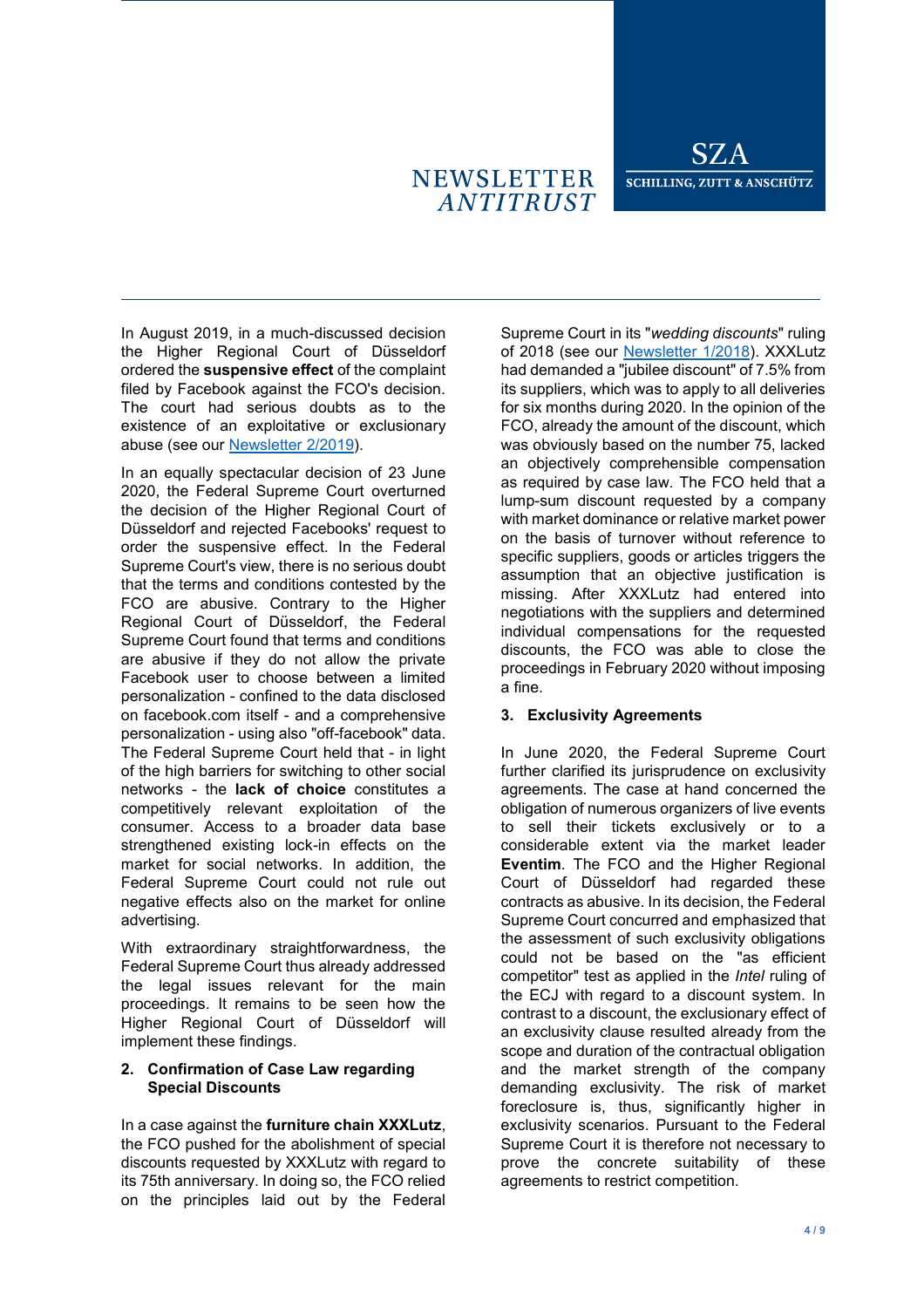### <span id="page-4-0"></span>**III. Cartels**

Developments regarding the prohibition of cartels (Section 1 ARC) during the reporting period were dominated by the COVID-19 pandemic. In addition, the FCO has issued two fining decisions under circumstances worth mentioning.

### **1. COVID-19 Measures**

During the last months, the FCO was in many ways exposed to the consequences of the pandemic. In particular, it received far more requests than usual for a **"certificate of nonobjection"** under Section 32c ARC concerning cooperation among competitors. According to the FCO's President Mundt, there were about 20 such requests by the end of April alone. In most cases, the aim was to remedy or prevent bottlenecks in complex supply chains. The FCO showed a flexible approach - in coordination with other competition authorities within the ECN and ICN - by temporarily allowing cooperation (usually by means of so-called "chairmen's letters") as long as the cooperation was non-discriminatory and proportionate.

A particularly prominent example of this business-friendly approach was a restructuring procedure proposed by the German Automobile Association for **distressed suppliers**. In this respect, the FCO declared in June 2020 that it was prepared to tolerate an exchange of information between the various stakeholders (owners, employees, customers, lenders and government bodies) on liquidity, loans, aid measures and also operational problems, as well as the joint development of solutions provided certain framework conditions were met. However, data may only be exchanged in aggregated form and only to an extent that is indispensable for restructuring; negotiations may not last longer than until the end of 2021; and each stakeholder must be free to reject the outcome of the negotiations.

In April 2020, the FCO discontinued proceedings against **Sky and DAZN** for possible competition law violations with regard to the award of the broadcasting rights for the UEFA Champions League seasons 2018/19 to 2020/21. Among other things, the FCO pointed out that due to the COVID-19 pandemic it was hardly foreseeable how the market would develop in the future and that the effects of an intervention were therefore subject to particular uncertainties.

Worth mentioning is also the FCO's request for information addressed to **Amazon**, which dealt with possible concerns about supply shortages at the beginning of the pandemic and the company's decision to give priority to certain supplies. However, FCO President Mundt emphasized that the authority has not (yet) opened a formal investigation.

The legislator did not remain inactive either. The already mentioned law to mitigate the consequences of the COVID-19 pandemic provides that for such fines, for which payment facilitations (e.g. deferrals) were granted due to difficult economic conditions, the usual **interest** to be paid will also be waived until the end of June 2021. This provision is based on discussions involving SZA in the context of the settlement of the proceedings in the plant protection products cartel (see 2. below).

The economic consequences of the Corona crisis also played a prominent role in the hearing on the participation of the Kölsch breweries in the **beer cartel** before the Higher Regional Court of Düsseldorf in June 2020. Pursuant to Section 81 (4a) sentence 1 ARC, the court (like the FCO before) must consider the economic circumstances of the companies concerned when setting fines. In view of the breweries' significant decline in sales over the last months, the presiding judge suggested that a pandemicrelated reduction of up to 25% for a brewery presented by SZA and other parties might be appropriate.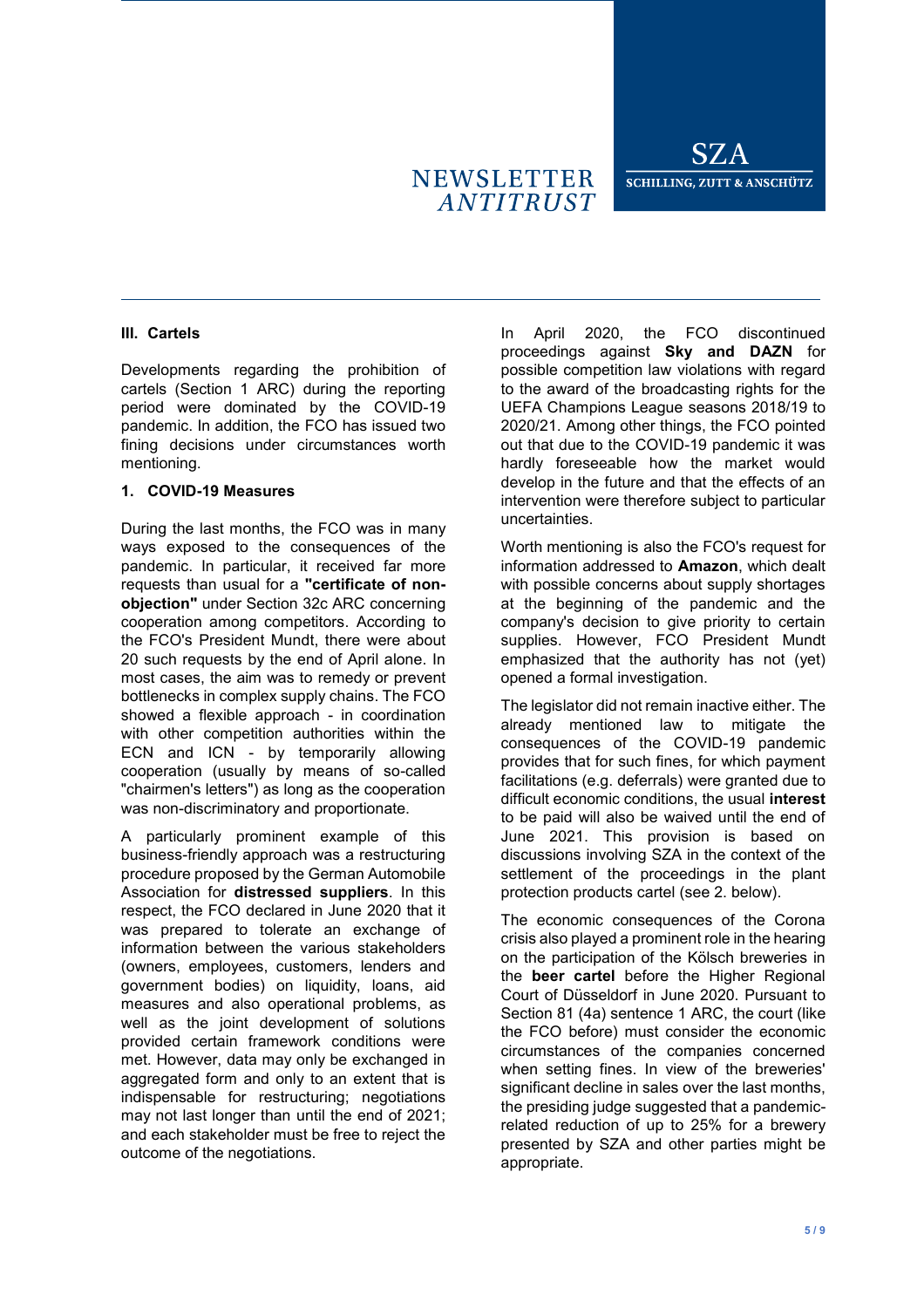# **2. Plant Protection Products Cartel**

During the reporting period, the FCO imposed fines totaling almost EUR 157 million on eight wholesalers of plant protection products and a number of their employees. The authority concluded that the companies had coordinated their gross price lists for sales to retailers and end customers between 1998 and 2015. In some cases, there had also been agreements on discounts and so-called "net-net prices" (sales prices to retailers without further discounts). All addressees of the fining decision had filed leniency applications with the FCO and agreed to a settlement.

The proceedings in this case were overshadowed by disputes about the FCO's **procedural errors and violations of fundamental rights**. An employee of the FCO had called three of the affected wholesalers on the basis of an anonymous tip-off and suggested that they should consider the submission of leniency applications. Two of the companies then indeed filed such applications within 24 hours and were granted immunity from fines and a substantial reduction in fines, respectively.

Against this background, one of the affected wholesalers, BayWa AG, filed a much-noticed **state liability lawsuit** against the FCO with the Regional Court of Cologne. The company claims the fine paid (almost EUR 69 million) as well as the attorney's fees incurred in the course of the FCO proceedings. This lawsuit is particularly delicate for the FCO since only two years ago the Higher Regional Court of Düsseldorf had found that the FCO had committed manifest procedural errors regarding the file management in the sausage cartel.

### **3. Technical Building Services Cartel**

In December 2019, the FCO concluded proceedings in the field of technical building services by fining eleven companies a total of approx. EUR 110 million. Between 2005 and 2014, the companies had rigged bids for 37

major contracts. Loosing companies were "compensated" with subcontracts, compensation payments, or the submission of corresponding sham bids in other tenders. Some of the companies concerned cooperated with the FCO and finally agreed to settle the case. However, three parties did not settle and challenged the fining decision before the Higher Regional Court of Düsseldorf.

The FCO was not able to publish the press release and the case report on these proceedings until the end of March 2020, as some of the companies concerned had filed an appeal against the intended content of these publications with the Higher Regional Court of Düsseldorf. The court pointed out that the mentioning of violations of competition law by a company in such publications (regardless of whether or not they were ultimately found guilty) was only permissible after a **fair hearing** had been granted. However, this requirement could also be satisfied by the hearing in the FCO's cartel proceedings.

# **4. Working and Bidding Consortia**

Already in December 2019 (the reasons for the ruling were not published until 2020), the Higher Administrative Court of North Rhine-Westphalia issued an interesting ruling on working and bidding consortia between potential competitors. According to this ruling, such cooperations are in line with Section 1 ARC if (1) the companies involved are individually unable to submit a competitive bid; (2) each company is capable but lacks the necessary capacities; or (3) only the cooperation enables the submission of a promising bid. With this **categorization**, the Higher Administrative Court summarized the principles developed by various Higher Regional Courts in recent years on this topic.

### <span id="page-5-0"></span>**IV. Private Enforcement**

In the area of private enforcement, the landmark *Rail Cartel II* ruling of the Federal Supreme Court will lead to an adjustment of the decisional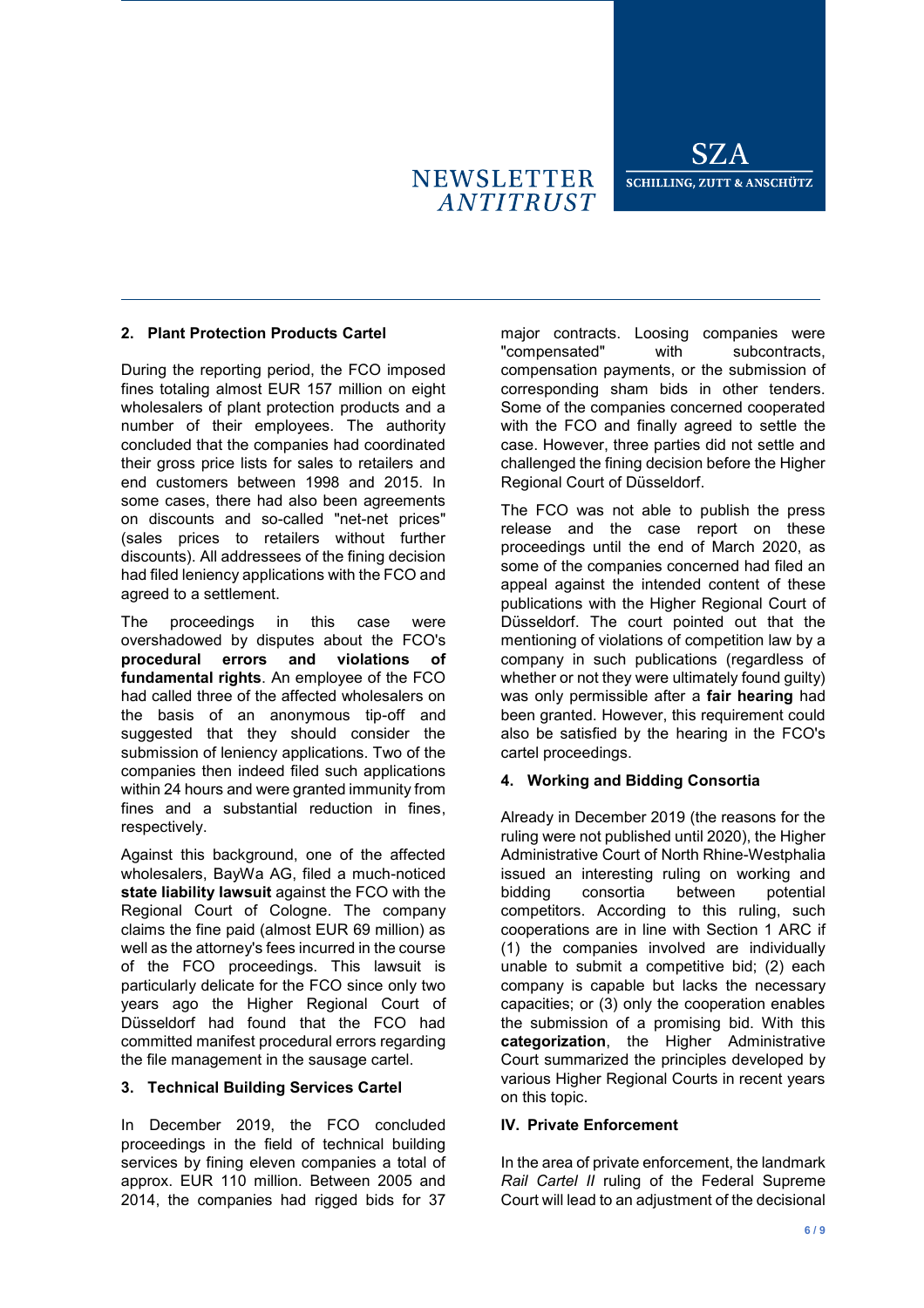# **NEWSLETTER ANTITRUST**

practice, which is already partially reflected in recent rulings of the courts of first instance. In addition, the numerous claims against members of the truck cartel continue to bring about interesting legal developments, which will also have an impact on cases in other sectors. This applies in particular to the bundled assertion of damage claims.

#### **1. Rail Cartel II Ruling by Federal Supreme Court**

In its *Rail Cartel II* judgment of January 2020, the Federal Supreme Court recalibrated the rules on eligibility and attribution of damages for cartel infringements, taking into account the requirements of EU law, and (at least apparently) lowered the requirements of proof for plaintiffs. The judges also commented on the requirements for the issuance of so-called ground judgments (*Grundurteile*).

The Federal Supreme Court's comments focused on the element of "**being affected by a cartel**" (*Kartellbetroffenheit*), which is set out in Section 33 (3) ARC and is subject to a strict standard of proof. The Federal Supreme Court stated that a plaintiff may always be assumed to be affected by a cartel if the infringement in question is **suitable in the abstract** to directly or indirectly cause the damage claimed by the plaintiff. Pursuant to the Court, it is not necessary to prove that the cartel agreement had an actual effect on the transaction(s) in question. As the Federal Supreme Court freely admits, this is a significant correction of the view that it had put forward in in its *Rail Cartel I* ruling of December 2018 (see ou[r Newsletter 2/2018\)](https://www.sza.de/en/current/client-information/client-information-details/news/major-developments-in-german-competition-law-in-july-december-2018/). This readjustment must be seen against the background of the **Otis judgment** of 12 December 2019, in which the **European Court of Justice** extended the attribution of damages beyond upstream and downstream product markets. As a result, the focus of the examination will shift (even) more to the causal link between the cartel infringement and the damages claimed.

In affirming the line taken in *Rail Cartel I*, the Federal Supreme Court rejected *prima facie*  evidence of the price-increasing effect of a cartel. Rather, the courts have to carry out a comprehensive assessment of all relevant circumstances. In doing so, however, they may rely on a **factual presumption** to the effect that cartels generally lead to price increases. Moreover, the Federal Supreme Court held that the judges may affirm the occurrence of damages without obtaining a court expert opinion even if the parties had submitted divergent expert opinions.

The Federal Supreme Court also stated that the requirements of procedural economy could conflict with the common practice of issuing ground judgments. Ground judgments decide only on the merits of the claim without determining the amount of the damage. If largely the same facts are decisive for the cause and the amount of the damage, a mere decision on the merits of the claim is, in the words of the Federal Supreme Court, "*inexpedient and confusing*" and therefore inadmissible.

In the aftermath of the *Rail Cartel II* decision, it became apparent that the guidelines issued by the Federal Supreme Court may not - as presumed by some commentators - result in the affirmation of the plaintiffs' damages without further ado. For example, in May 2020 the Higher Regional Court of Frankfurt a.M. rejected damage claims brought by the Schlecker insolvency administrator against members of the **drugstore cartel**. Without commissioning an expert opinion itself, the court, after a detailed examination of the various expert opinions submitted by the parties, came to the conclusion that the plaintiff had not proven the alleged damages to the requisite legal standard because the plaintiff's expert opinion was based on false facts and contradictory in itself. This clearly shows that the chances of success of cartel damage actions after the *Rail Cartel II* judgment depend more than ever on a well-founded presentation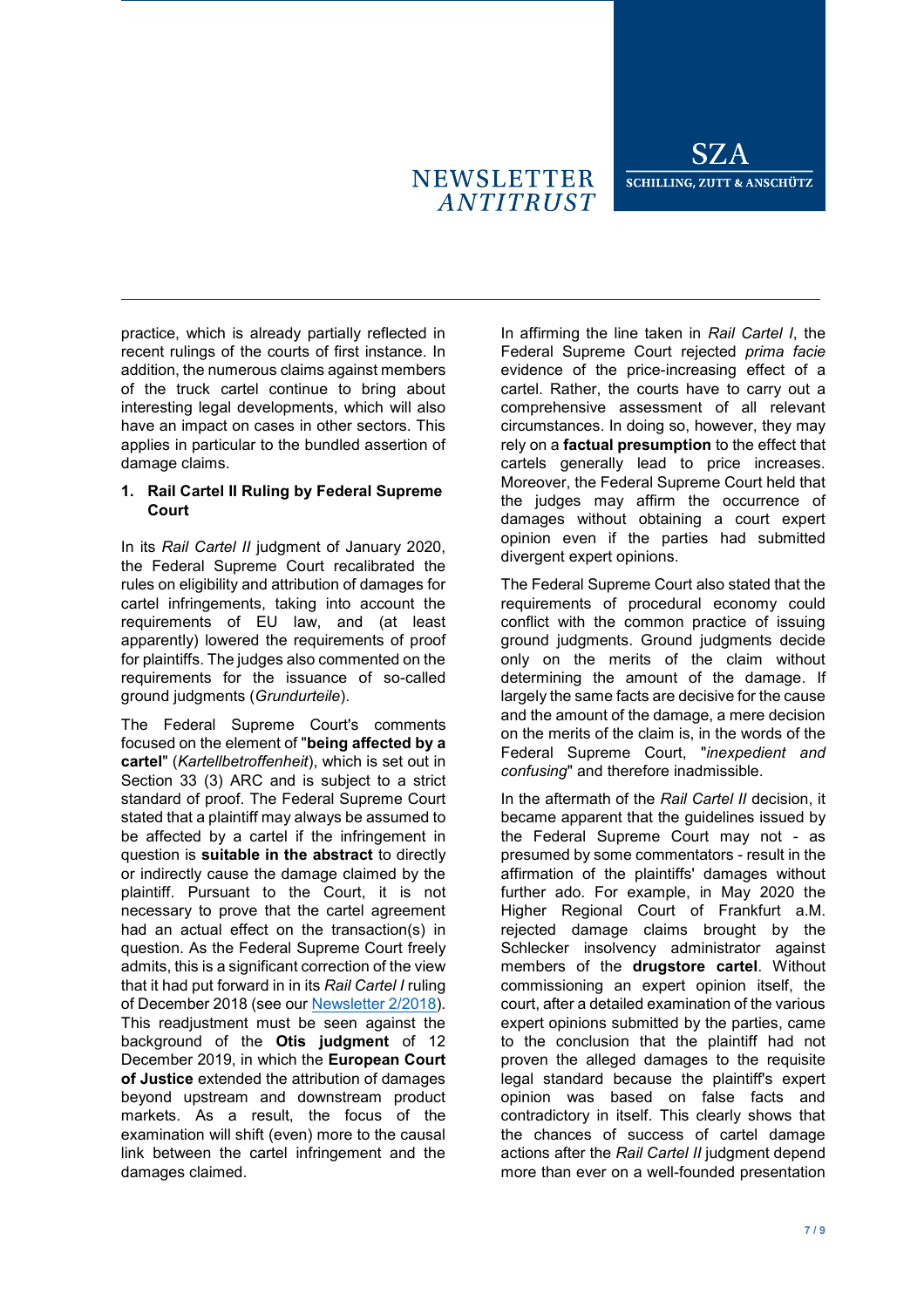

of the damage claim (not lastly) with the help of economic expert opinions.

### **2. Bundled Assertion of Claims by financialright**

With a remarkable ruling of February 2020, the Munich I Regional Court dismissed an action brought by financialright claims GmbH, to which 3,266 alleged claim holders had assigned their approx. 85,000 claims against members of the **truck cartel**. The assignment model, which involved a litigation financier, was found to be void due to various violations of the German Legal Services Act. As a consequence, financialrights had no standing. Although the plaintiff was registered as a collection service provider, its activities had been directed from the outset exclusively towards the judicial enforcement of the individual claims, which did not meet the requirements of the German Legal Services Act. Moreover, the court held that the effective enforcement of the bundled claims was jeopardized by the fact that, with some 85,000 heterogeneous individual claims, the claims with better chances of success were more difficult to enforce in a bundle than individually without the assignment model.

## **3. Different Assessment of the Cartel Infringement in Truck Cartel**

The damage actions against the members of the trucks cartel resulted in numerous other judgments in the first half of 2020. It was particularly interesting to observe how differently the courts assessed the underlying cartel infringement established by the European Commission. For example, the Regional Courts in Leipzig and Nuremberg-Fürth classified the cartel infringement fined by the Commission as a mere **exchange of information** and held that such an infringement did not give rise to any factual presumption within the meaning of the *Rail Cartel I* case law that the transactions forming the basis of the damage claims were affected by the cartel. A diametrically opposed assessment was, however, made by the Higher Regional Court of Schleswig, which stated that the Commission had found a "**hardcore price cartel**", which gave rise to a "strong factual presumption" that the underlying transactions were affected by the cartel. While the two Regional Courts dismissed the respective actions, the Higher Regional Court of Schleswig came to the conclusion that the claims had a valid basis. It remains to be seen whether the Higher Regional Courts of Dresden and Nuremberg will join the Schleswig Higher Regional Court.